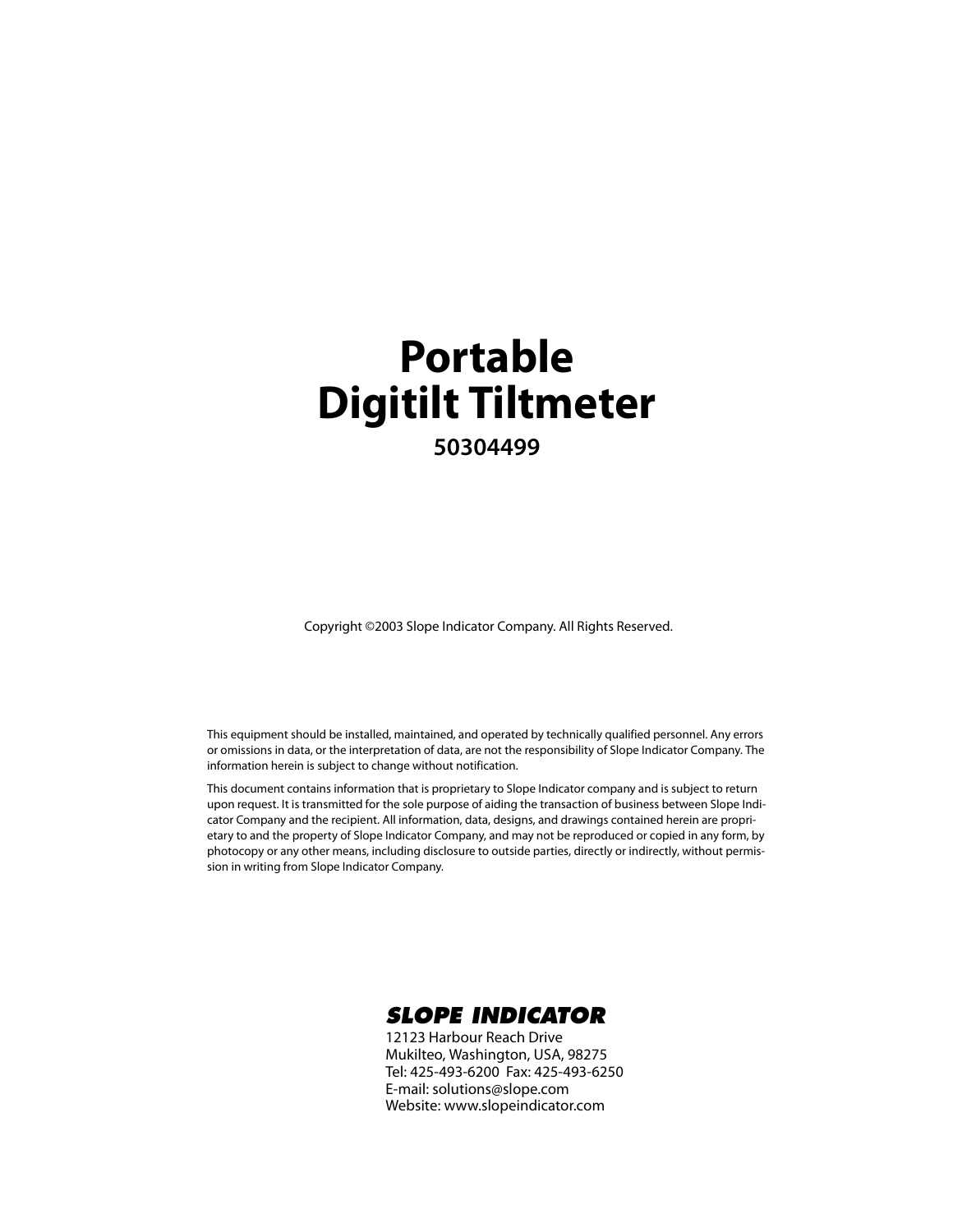### **Contents**

| Introduction1                |
|------------------------------|
| Installation of Tilt Plates3 |
| Taking Readings 5            |
| Tiltmeter Field Data Sheets9 |
| Data Reduction  11           |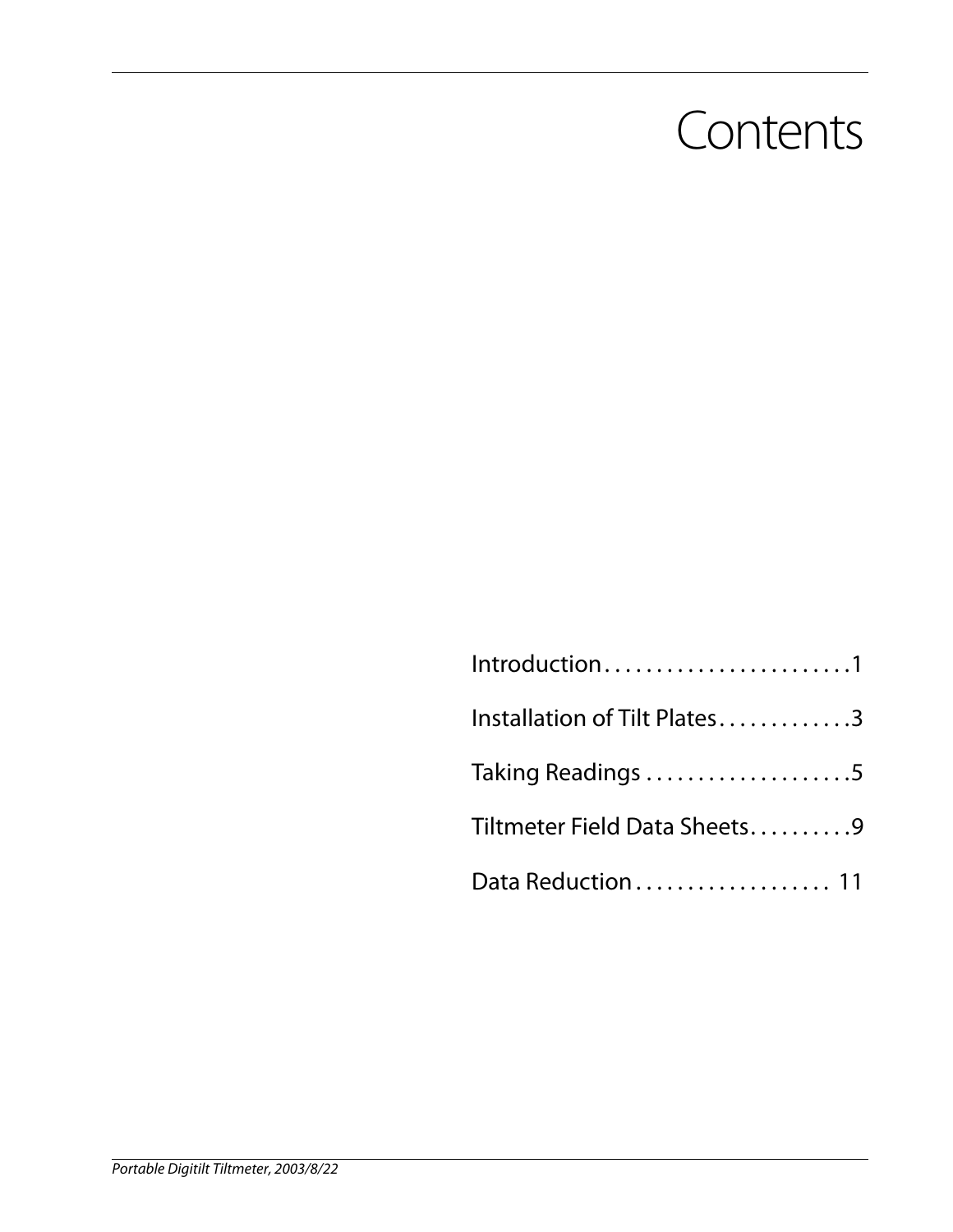### Introduction

| The Portable Digitilt<br><b>Tiltmeter System</b> | The Digitilt Tiltmeter System consists of three components:<br>Tilt plates, tiltmeter, and readout.                                                                                                                                  |                                                   |  |  |  |
|--------------------------------------------------|--------------------------------------------------------------------------------------------------------------------------------------------------------------------------------------------------------------------------------------|---------------------------------------------------|--|--|--|
| Tilt plate                                       | The tilt plate is a bronze disc about 5.5<br>inches (140mm) in diameter. It is fixed to<br>the structure with grout or screws. The four<br>pegs on the tilt plate are used to orient the<br>$2\bigcap$<br>$\bigcirc$ 4<br>tiltmeter. |                                                   |  |  |  |
|                                                  | Horizontally-mounted tilt plates allow tilt<br>readings in two planes that are 90 degrees<br>apart. Vertically-mounted tilt plates allow<br>tilt readings in one plane.                                                              | ्<br>3                                            |  |  |  |
| Tiltmeter                                        | The portable tiltmeter is carried from<br>tilt plate to tilt plate to obtain read-<br>ings. Alignment bars on the bottom<br>and two sides of the tiltmeter are used<br>to position the tiltmeter on the tilt<br>plate.               | $2\circ$                                          |  |  |  |
|                                                  | Two readings are taken for each tilt<br>plane, one reading in the plus $(+)$<br>direction and one reading in the<br>minus (-) direction.                                                                                             | Tiltmeter placed onto<br>a horizontal tilt plate. |  |  |  |
|                                                  | The base plate of the tiltmeter has +<br>and - marks to assist proper<br>orientation of the tiltmeter.                                                                                                                               | $\overline{2}$                                    |  |  |  |

Tiltmeter placed against a vertical tilt plate.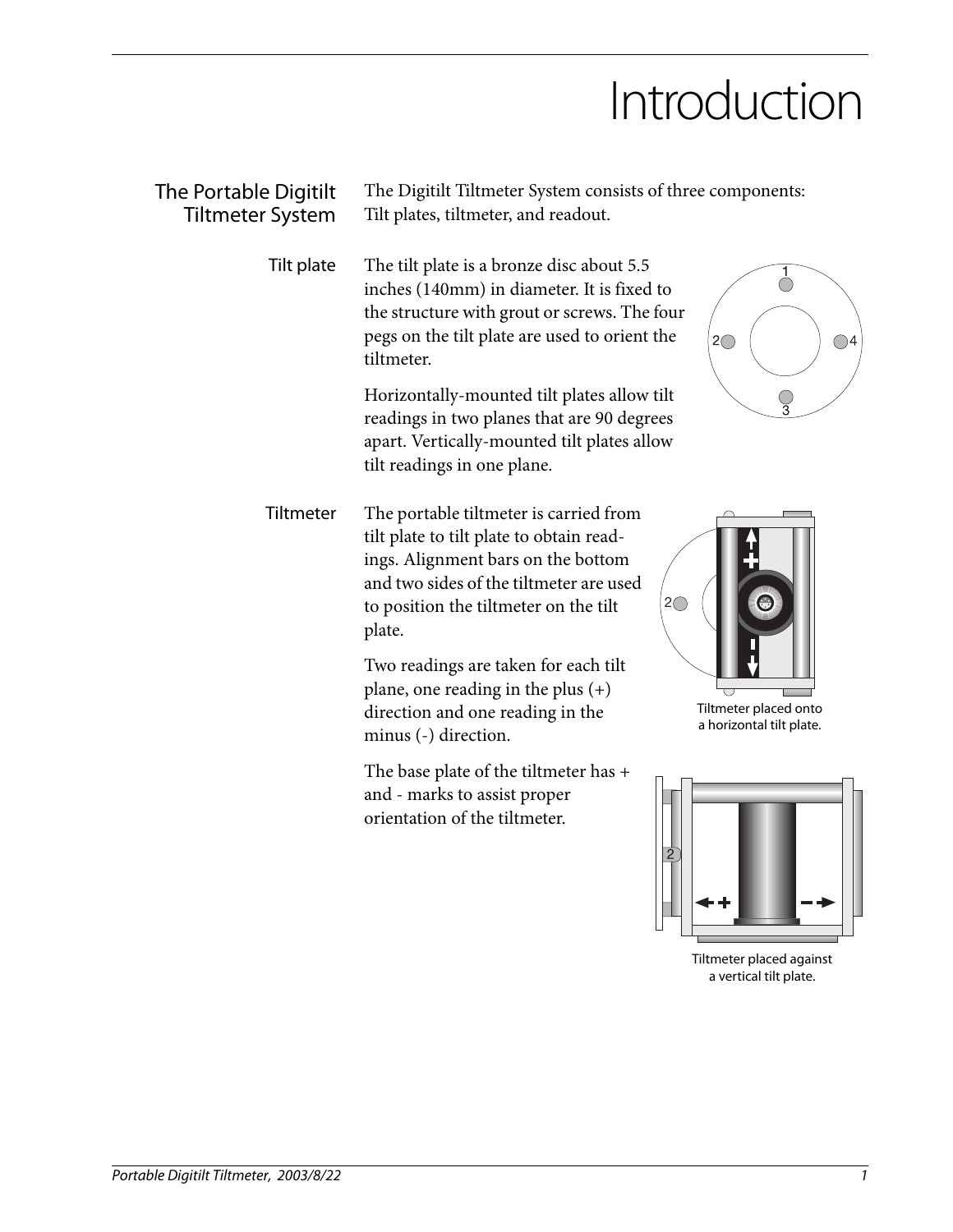Readout The Digitilt readout displays tilt readings in "Digitilt units" rather than degrees of tilt. Digitilt units are integers and are easy to work with. The reading is signed (+ or -) according to the direction of tilt.

> **Metric Tiltmeters:** Readings from metric tiltmeters are displayed as 25000 x the sine of the angle of tilt. For example, a tilt of 30 degrees is displayed as 12500.

> **English Tiltmeters:** Readings from English tiltmeters are displayed as 20000 x the sine of the angle of tilt. For example, a tilt of 30 degrees is shown as 10000.

> **Note:** Older readouts, such as the Digitilt 09 Indicator, display a decimal in the reading. Later readouts omit the decimal. This manual assumes that you will write the number as an integer (no decimal). For example, a reading displayed as 1.2500 should be written as 12500, and a reading of 0.0360 should be written as 360.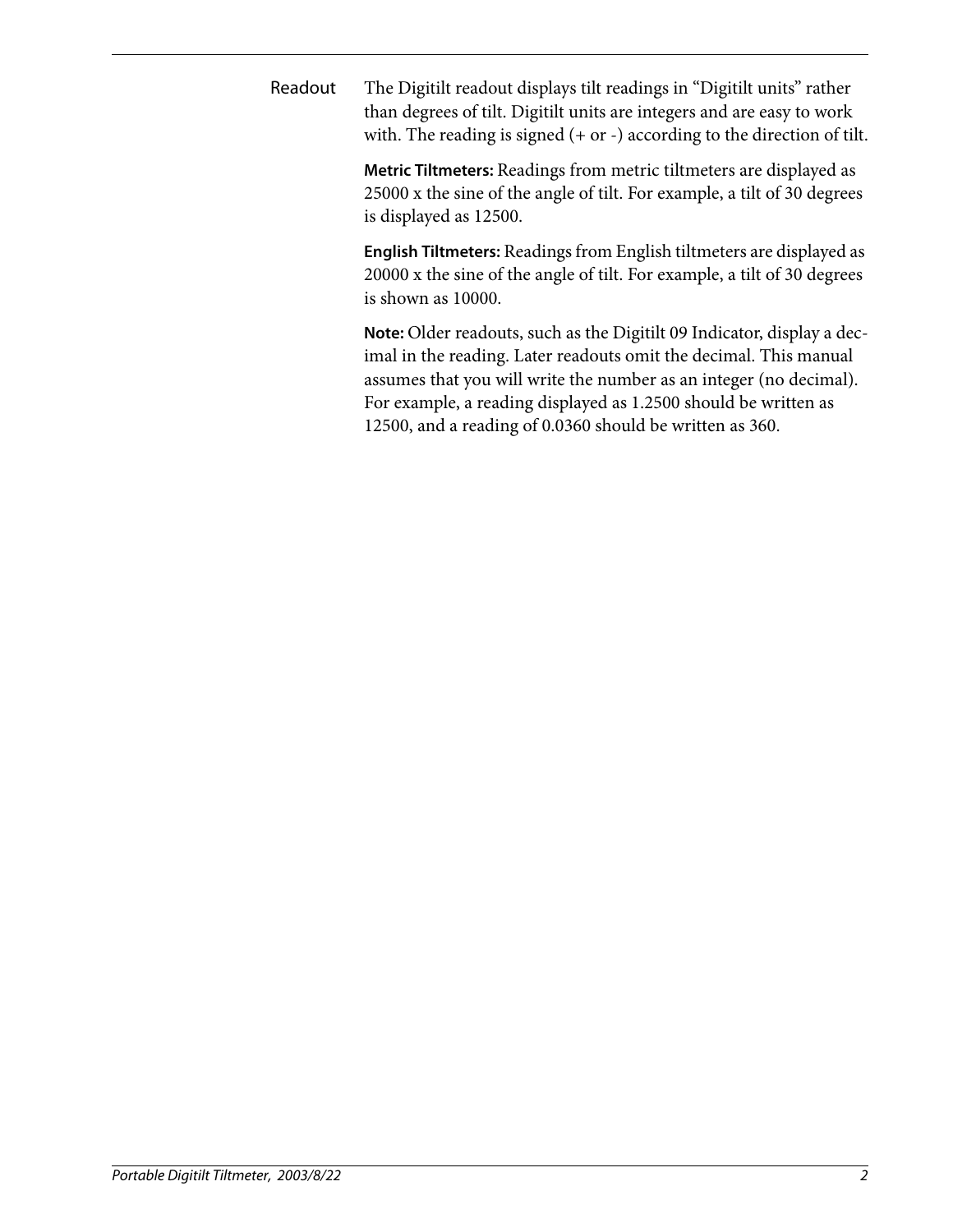# Installation of Tilt Plates

Introduction **Location:** Tilt plates should be placed on structural members that are representative of the larger structure. When a single location does not adequately represent the structure, additional tilt plates should be placed at other locations.

> The number of tilt plates needed is determined by the stiffness of the structure and the accuracy desired. Stiffer structures require fewer plates. Higher accuracy requires more plates.

**Orientation:** Tilt plates are generally placed with one set of pegs oriented to the expected direction of rotation. Tilt plates can also be oriented to a survey grid.

**Access:** Portable tiltmeters are read manually, so the tilt plate must mounted in a place that is easy to reach.

#### Orientation of Horizontal Tilt Plates

Horizontal plates provide two planes of measurement. Plane A is defined by pegs 1 and 3. Peg 1 is usually oriented toward the direction of tilt. Plane B is defined by pegs 2 and 4. Peg 4 is usually oriented toward the direction of tilt.

#### Orientation of Vertical Tilt Plates

Vertical tilt plates should be aligned so that a vertical line can be drawn through pegs 1 and 3.

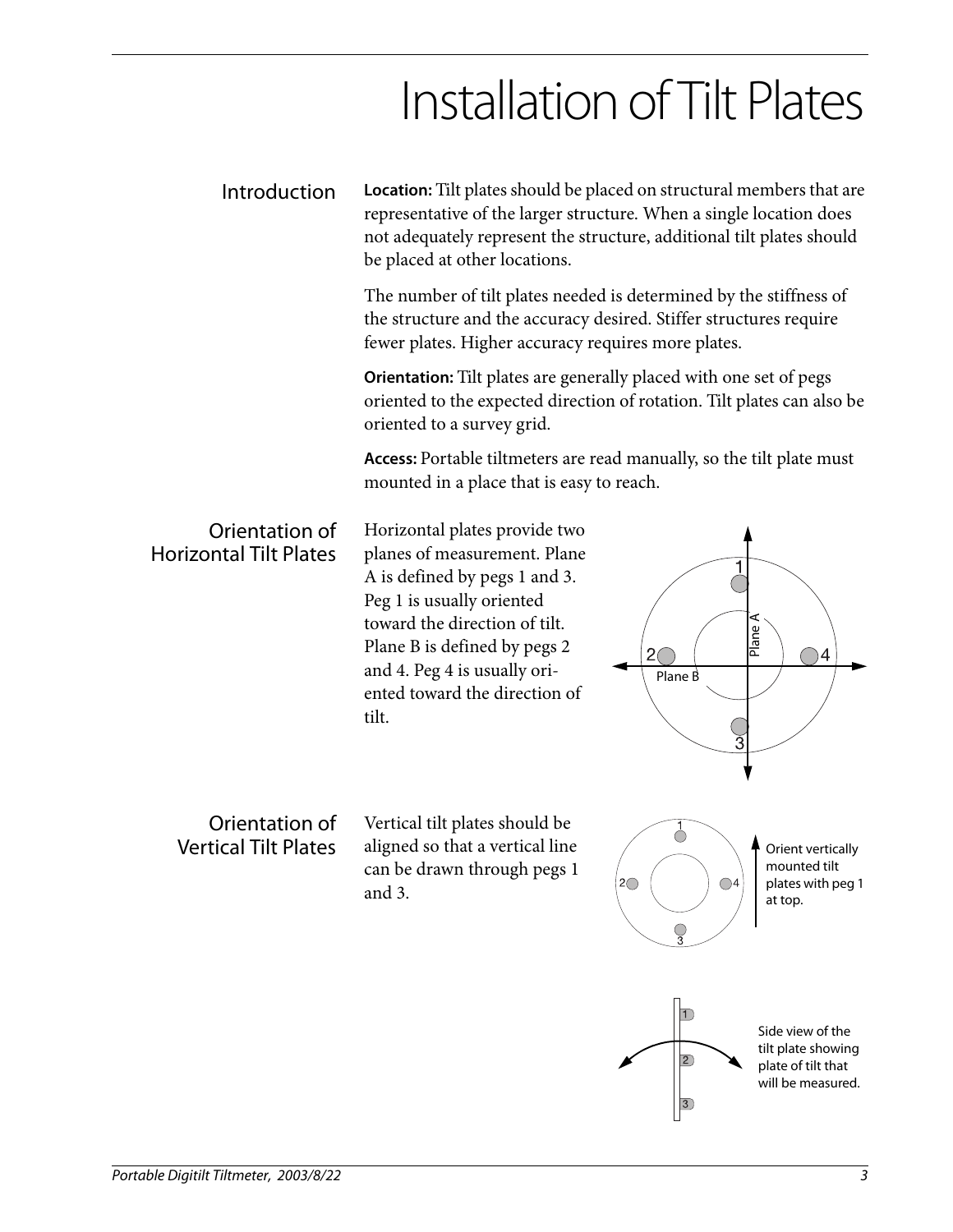| <b>Mounting Tilt Plates</b> | Tilt plates can be fixed to the structure with anchors and screws or<br>with grout. When the tilt plate will see temperature changes or<br>weather, a combination of both anchors and grout works best. |
|-----------------------------|---------------------------------------------------------------------------------------------------------------------------------------------------------------------------------------------------------|
| <b>Anchors and Screws</b>   | 1. Prepare a clean, flat surface.                                                                                                                                                                       |
|                             | 2. Place the tiltmeter onto the structure in its intended orientation.<br>Mark locations for anchors.                                                                                                   |
|                             | 3. Drill holes large enough and deep enough to accommodate<br>anchors. Groutable anchors are recommended.                                                                                               |
|                             | 4. Screw tilt plate onto anchors. Use 1/4-inch diameter, flat head<br>screws or an equivalent.                                                                                                          |
|                             | 5. Fill holes with grout, then press tilt plate into place. Check that<br>plate is horizontal or vertical. Check that no grout adheres to the<br>pegs.                                                  |
| Grout Only                  | 1. Prepare a clean surface.                                                                                                                                                                             |
|                             | 2. Place a pad of grout thick enough so that the tilt plate can be<br>pressed into it and levelled.                                                                                                     |
|                             | 3. Orient the plate correctly and press it into the grout. Allow grout<br>to enter the screw holes and overlap the edges of the plate. Check<br>that no grout adheres to the pegs.                      |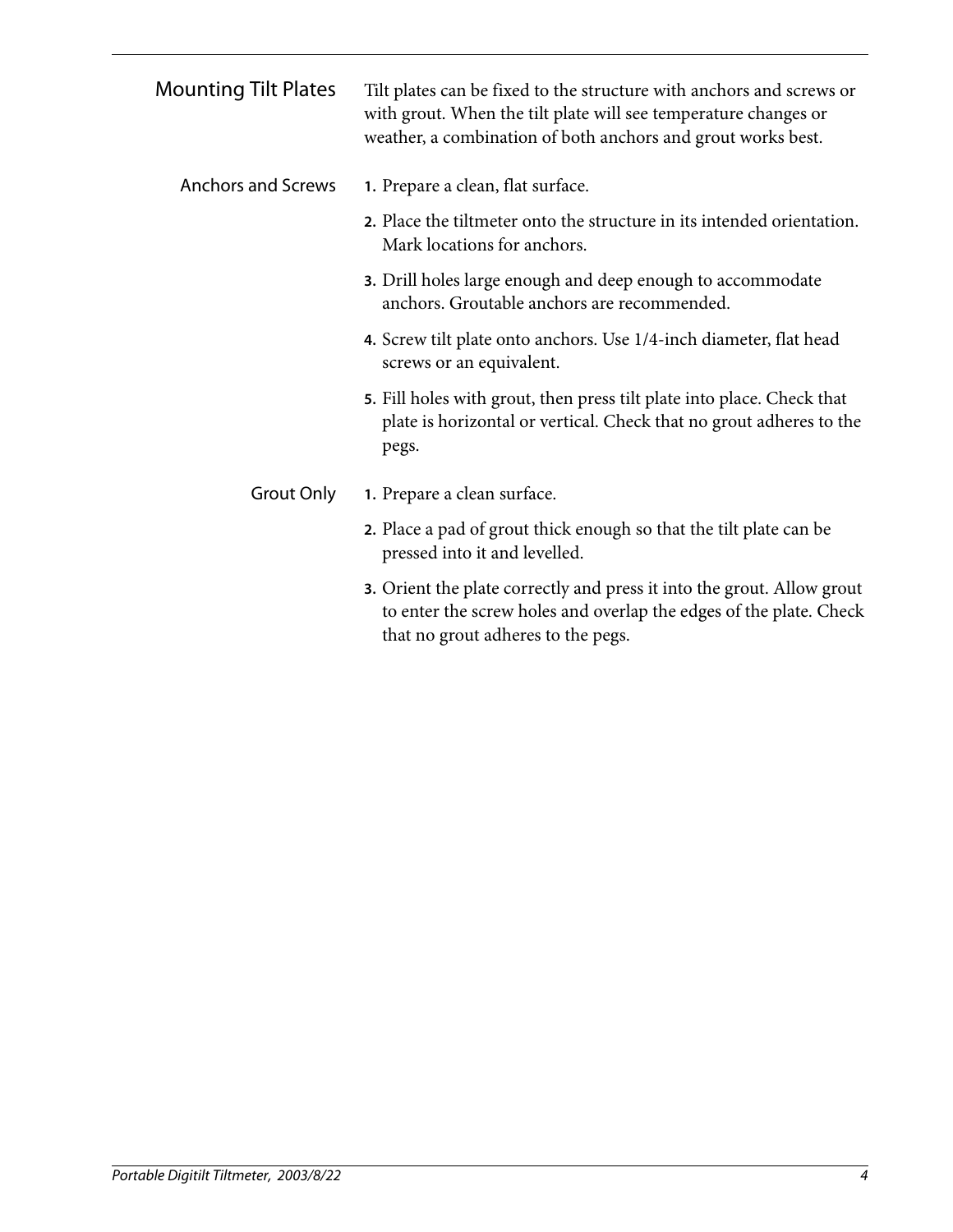# Taking Readings

- Set Up Allow the tiltmeter to adjust to ambient temperature. If possible, store the tiltmeter at the same temperature as the reading environment. Connect the tiltmeter to the readout and power up. Check your log book or data sheet to find the proper orientation for the tiltmeter. A sample data sheet is provided at the end of this chapter.
	- **1.** Take the A readings first. In the drawings below, pegs 1 and 3 define the A plane. Place the "+" end of the tiltmeter on peg 1, wait for a stable reading, and then record it on your data sheet. Then rotate the tiltmeter 180 degrees and place the "-" end of the tiltmeter on peg 1, wait for a stable reading, and record it.
		- **2.** Repeat these steps three times to ensure that you have good, repeatable readings. In theory, A+ and A- readings would be identical except for a different sign (+/-). In practice, you will see a difference of up to 50 units between the two readings due to the bias of the sensor and small irregularities of the tilt plate.

Take the A+ reading with the  $+$  end of the tiltmeter on peg 1.





The alignment bars on the bottom of the tiltmeter touch three pegs.

Rotate the tiltmeter 180 degrees, and take the A- reading with the - end of the tiltmeter on peg 1.





Horizontal Tilt Plates

Reading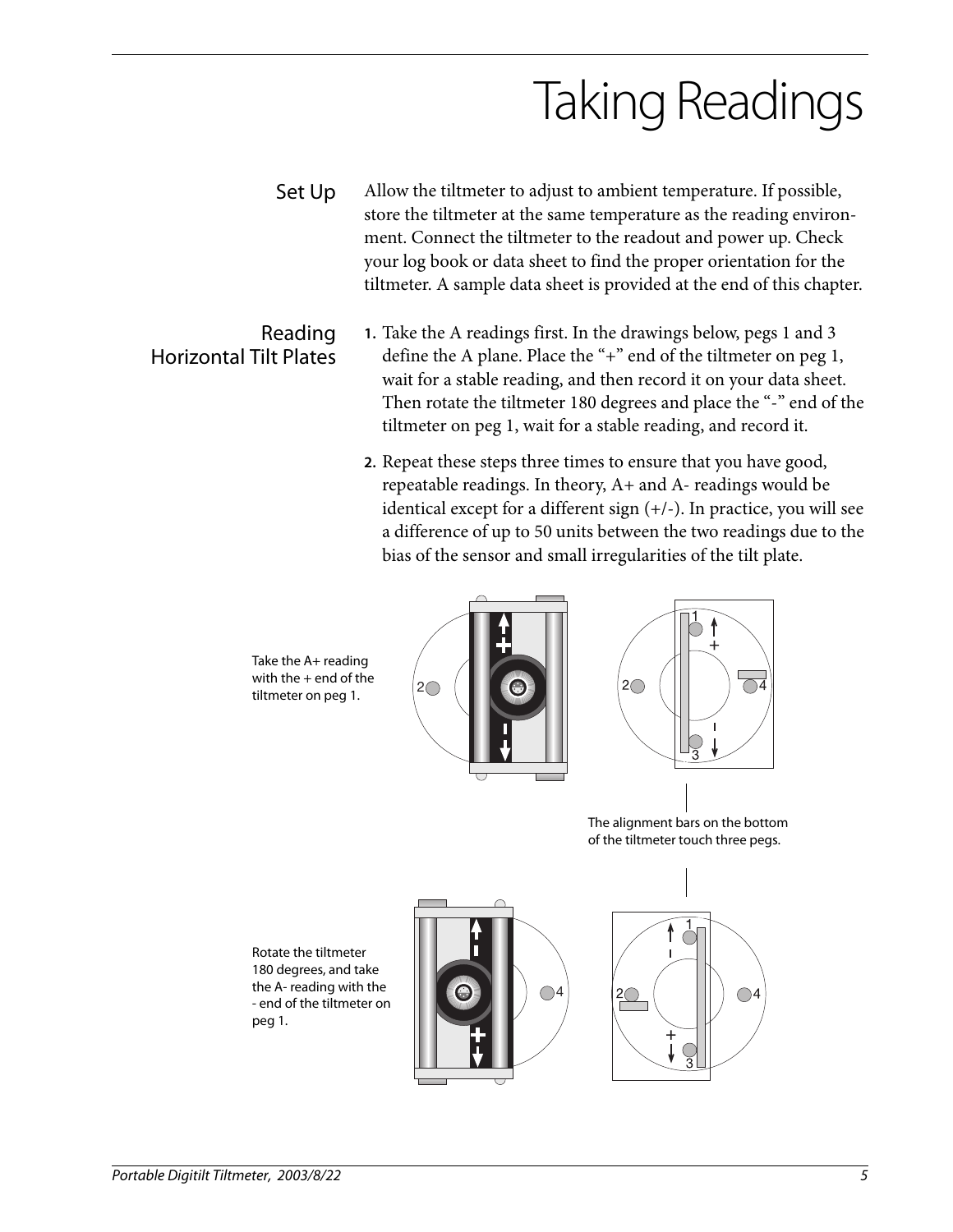#### Horizontal Tilt Plates continued

Take the B+ reading

tiltmeter on peg 4.

**3.** Take the B-plane readings next. The B plane is defined by pegs 2 and 4. Place the "+" end of the tiltmeter on peg 4, wait for the reading to stabilize, then note the reading. Then rotate the tiltmeter 180 degrees and place the "-" end of the tiltmeter on peg 4. Again, wait for the reading to stabilize and then note it.





The alignment bars on the bottom of the tiltmeter touch three pegs.

Rotate the tiltmeter 180 degrees and take the Breading with the - end of the tiltmeter on peg 4.



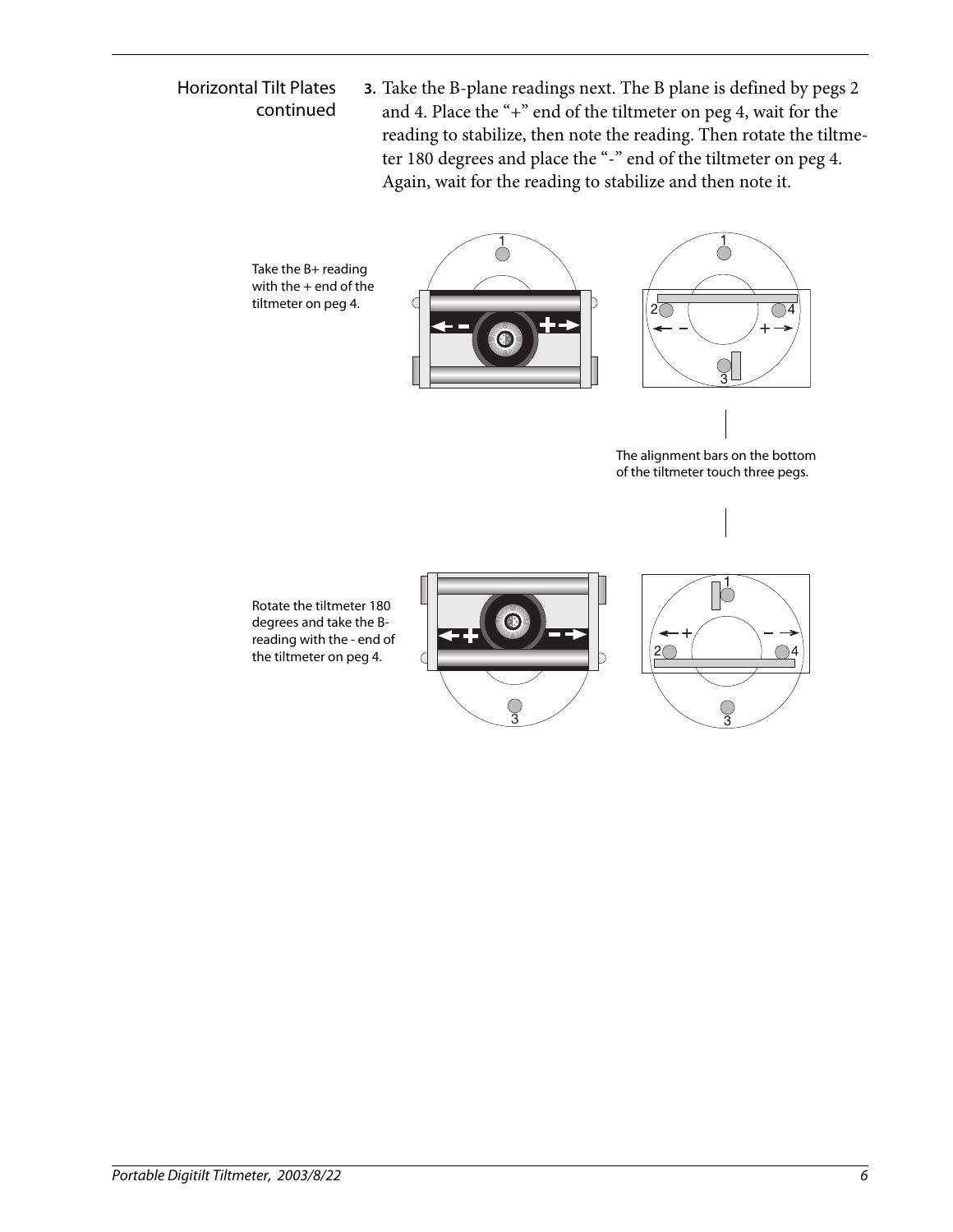#### Reading Vertical Tilt Plates

Vertical tilt plates allow readings for one tilt plane, the plane defined by pegs 1 and 3. The tiltmeter is aligned using the alignment bars on the ends of the tiltmeter.

Record the A+ reading first. Place the "+" end of the tiltmeter against pegs 1 and 3. (The plus is marked on the base plate of the tiltmeter). Wait for readings to stabilize, then note the reading.

Record the A- reading next. Place the "-" end the tiltmeter against pegs 1 and 3, wait for readings to stabilize, then note the reading

Repeat these steps three times to ensure that you have a good repeatable reading.

Take the A+ reading with the + end of the tiltmeter placed against pegs 1, 3, and 4.





The alignment bars on the side of the tiltmeter touch three pegs.

Rotate the tiltmeter 180 degrees and take the Areading with the - end of the tiltmeter placed against pegs 1, 3, and 2.



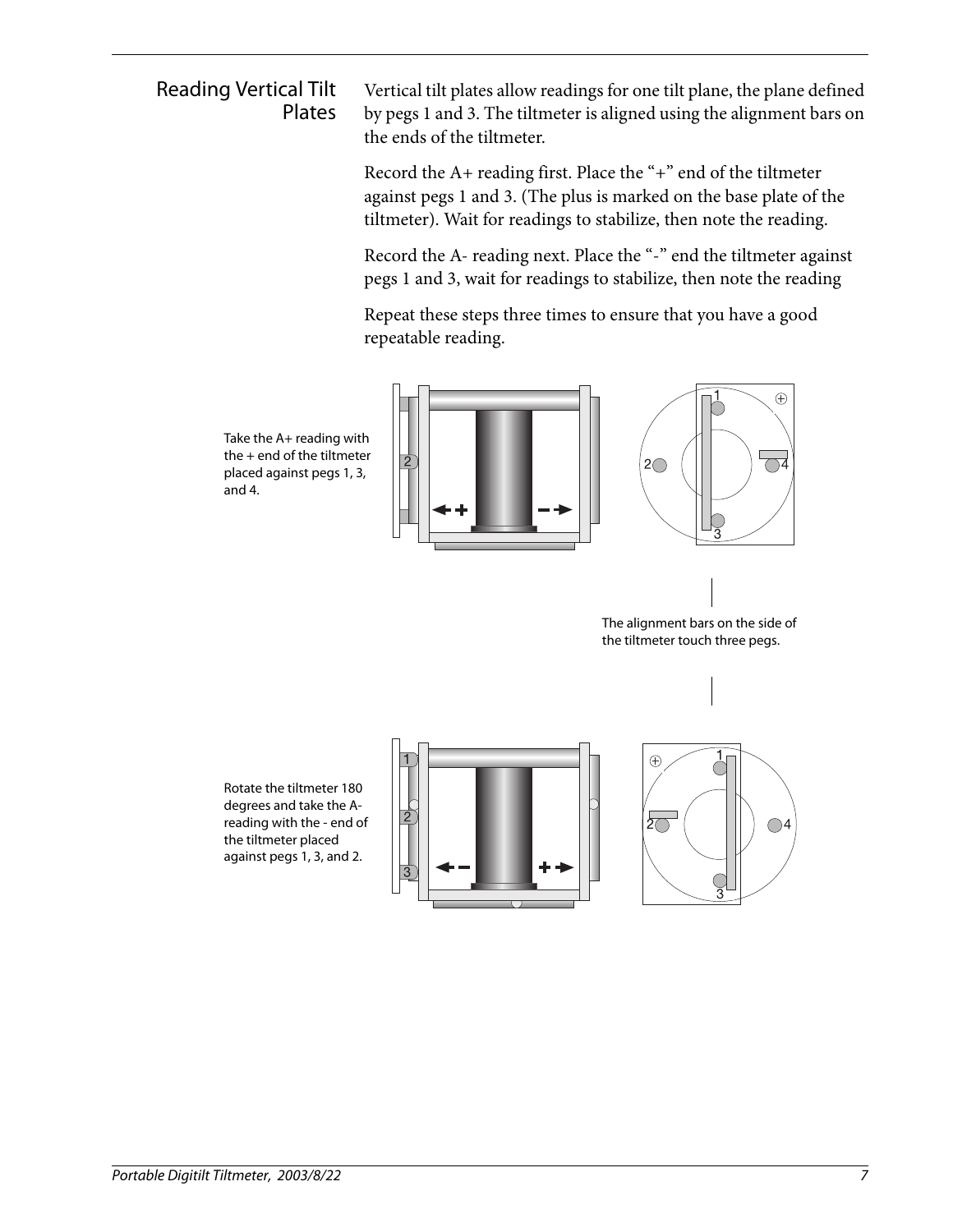| <b>Field Data Sheets</b> | Sample datasheets are provided on the following two pages: a<br>"Basic" data sheet and an "Old Style" data sheet.                                                                                                  |  |  |  |  |
|--------------------------|--------------------------------------------------------------------------------------------------------------------------------------------------------------------------------------------------------------------|--|--|--|--|
| <b>Basic Data Sheet</b>  | Use the Basic data sheet if you plan to input data into a spreadsheet<br>on your computer. Use one sheet per tilt plate.                                                                                           |  |  |  |  |
|                          | <b>Tilt Plate:</b> Enter a tilt plate number or ID.                                                                                                                                                                |  |  |  |  |
|                          | <b>Location:</b> Tell where the tiltmeter can be found.                                                                                                                                                            |  |  |  |  |
|                          | <b>Peg for A+ Reading:</b> Enter a peg number from 1 to 4. The $A+$ read-<br>ing is usually taken on Peg 1.                                                                                                        |  |  |  |  |
|                          | <b>Peg for B+ Reading:</b> Enter a peg number from 1 to 4. The B+ read-<br>ing is usually taken on Peg 4.                                                                                                          |  |  |  |  |
|                          | Date, Time, and Temperature: Record this data each time you take a<br>set of readings.                                                                                                                             |  |  |  |  |
|                          | A+and A-: Enter the A plane readings. Ignore the decimal point dis-<br>played by older readouts. For example, a reading of 1.2500 should be<br>written as 12500, and a reading of 0.0360 should be written as 360. |  |  |  |  |
|                          | <b>B+ and B-:</b> Enter the B plane readings. With vertical tiltmeters there<br>are no B plane readings                                                                                                            |  |  |  |  |
| Old Style Data Sheet     | This is the original style data sheet developed when users did not<br>have computer and spreadsheets. It includes some values used for<br>data reduction.                                                          |  |  |  |  |
|                          | <b>Tilt Plate:</b> Enter a tilt plate number or ID.                                                                                                                                                                |  |  |  |  |
|                          | <b>Location:</b> Tell where the tiltmeter can be found.                                                                                                                                                            |  |  |  |  |
|                          | <b>Peg for A+ Reading:</b> Enter a peg number from 1 to 4. The $A+$ read-<br>ing is usually taken on Peg 1.                                                                                                        |  |  |  |  |
|                          | Peg for B+ Reading: Enter a peg number from 1 to 4. The B+ read-<br>ing is usually taken on Peg 4.                                                                                                                 |  |  |  |  |
|                          | Date, Time, and Temperature: Record this data each time you take a<br>set of readings.                                                                                                                             |  |  |  |  |
|                          | A+and A-: Enter the A plane readings.                                                                                                                                                                              |  |  |  |  |
|                          | <b>Diff:</b> Enter the value of $(A+)$ minus $(A-)$ . This the algebraic differ-<br>ence of A+ and A-).                                                                                                            |  |  |  |  |
|                          | <b>Change:</b> The initial Change is simply the initial Diff value. Subse-<br>quent Change values are the current Diff minus the initial Diff.                                                                     |  |  |  |  |
|                          | <b>B Readings, Diff and Change:</b> Enter as with A plane readings.                                                                                                                                                |  |  |  |  |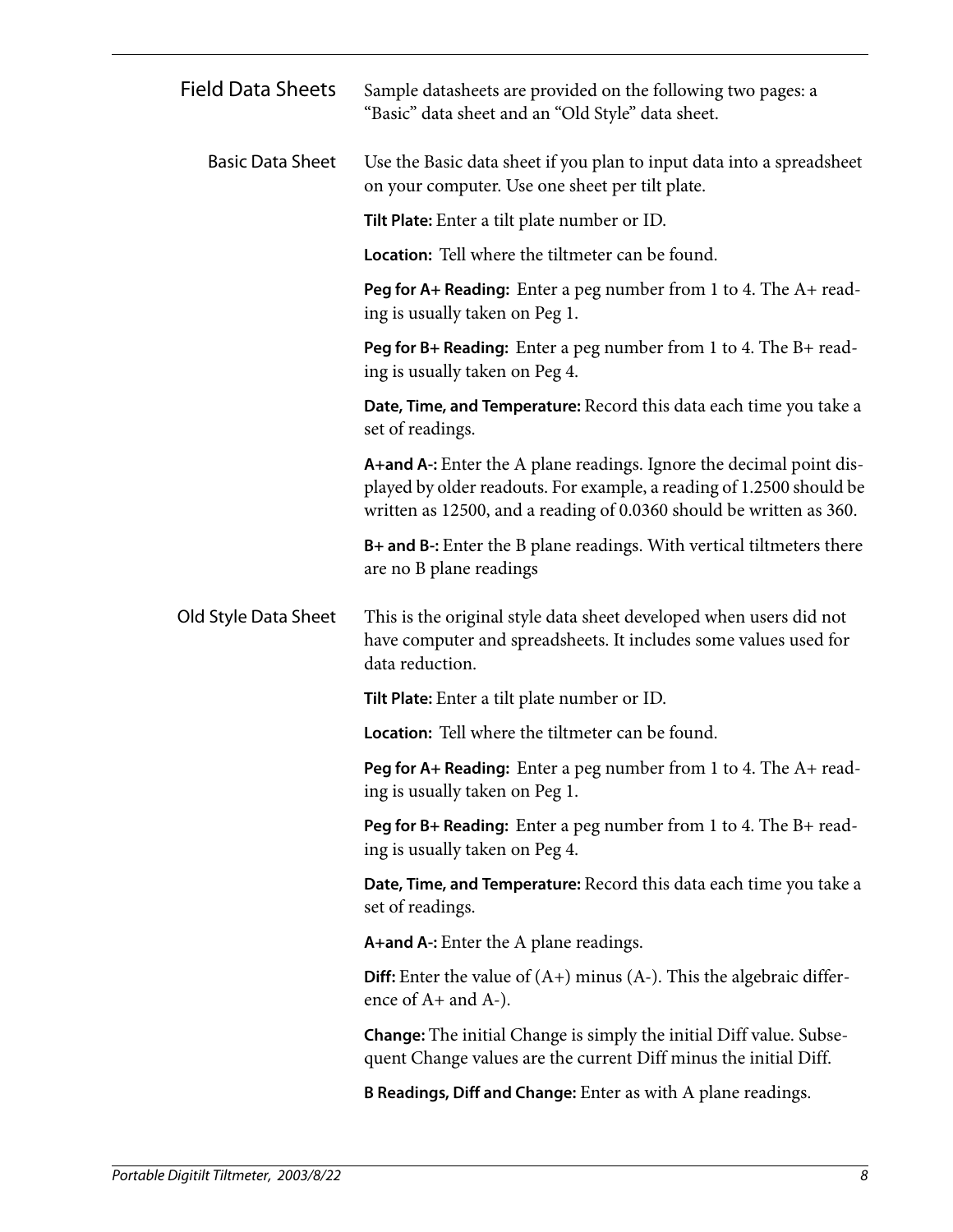Basic

# Tiltmeter Data Sheet

| Tilt Plate Number:<br>Location: |      |             |      | Peg for A+ Reading:<br>Peg for B+ Reading: |               |                     |  |  |
|---------------------------------|------|-------------|------|--------------------------------------------|---------------|---------------------|--|--|
| Date                            | Time | Temperature | $A+$ | $A-$                                       | $\mathsf{B}+$ | $\mathsf B\text{-}$ |  |  |
|                                 |      |             |      |                                            |               |                     |  |  |
|                                 |      |             |      |                                            |               |                     |  |  |
|                                 |      |             |      |                                            |               |                     |  |  |
|                                 |      |             |      |                                            |               |                     |  |  |
|                                 |      |             |      |                                            |               |                     |  |  |
|                                 |      |             |      |                                            |               |                     |  |  |
|                                 |      |             |      |                                            |               |                     |  |  |
|                                 |      |             |      |                                            |               |                     |  |  |
|                                 |      |             |      |                                            |               |                     |  |  |
|                                 |      |             |      |                                            |               |                     |  |  |
|                                 |      |             |      |                                            |               |                     |  |  |
|                                 |      |             |      |                                            |               |                     |  |  |
|                                 |      |             |      |                                            |               |                     |  |  |
|                                 |      |             |      |                                            |               |                     |  |  |
|                                 |      |             |      |                                            |               |                     |  |  |
|                                 |      |             |      |                                            |               |                     |  |  |
|                                 |      |             |      |                                            |               |                     |  |  |
|                                 |      |             |      |                                            |               |                     |  |  |
|                                 |      |             |      |                                            |               |                     |  |  |
|                                 |      |             |      |                                            |               |                     |  |  |
|                                 |      |             |      |                                            |               |                     |  |  |
|                                 |      |             |      |                                            |               |                     |  |  |
|                                 |      |             |      |                                            |               |                     |  |  |
|                                 |      |             |      |                                            |               |                     |  |  |
|                                 |      |             |      |                                            |               |                     |  |  |
|                                 |      |             |      |                                            |               |                     |  |  |
|                                 |      |             |      |                                            |               |                     |  |  |
|                                 |      |             |      |                                            |               |                     |  |  |
|                                 |      |             |      |                                            |               |                     |  |  |
|                                 |      |             |      |                                            |               |                     |  |  |
|                                 |      |             |      |                                            |               |                     |  |  |
|                                 |      |             |      |                                            |               |                     |  |  |
|                                 |      |             |      |                                            |               |                     |  |  |
|                                 |      |             |      |                                            |               |                     |  |  |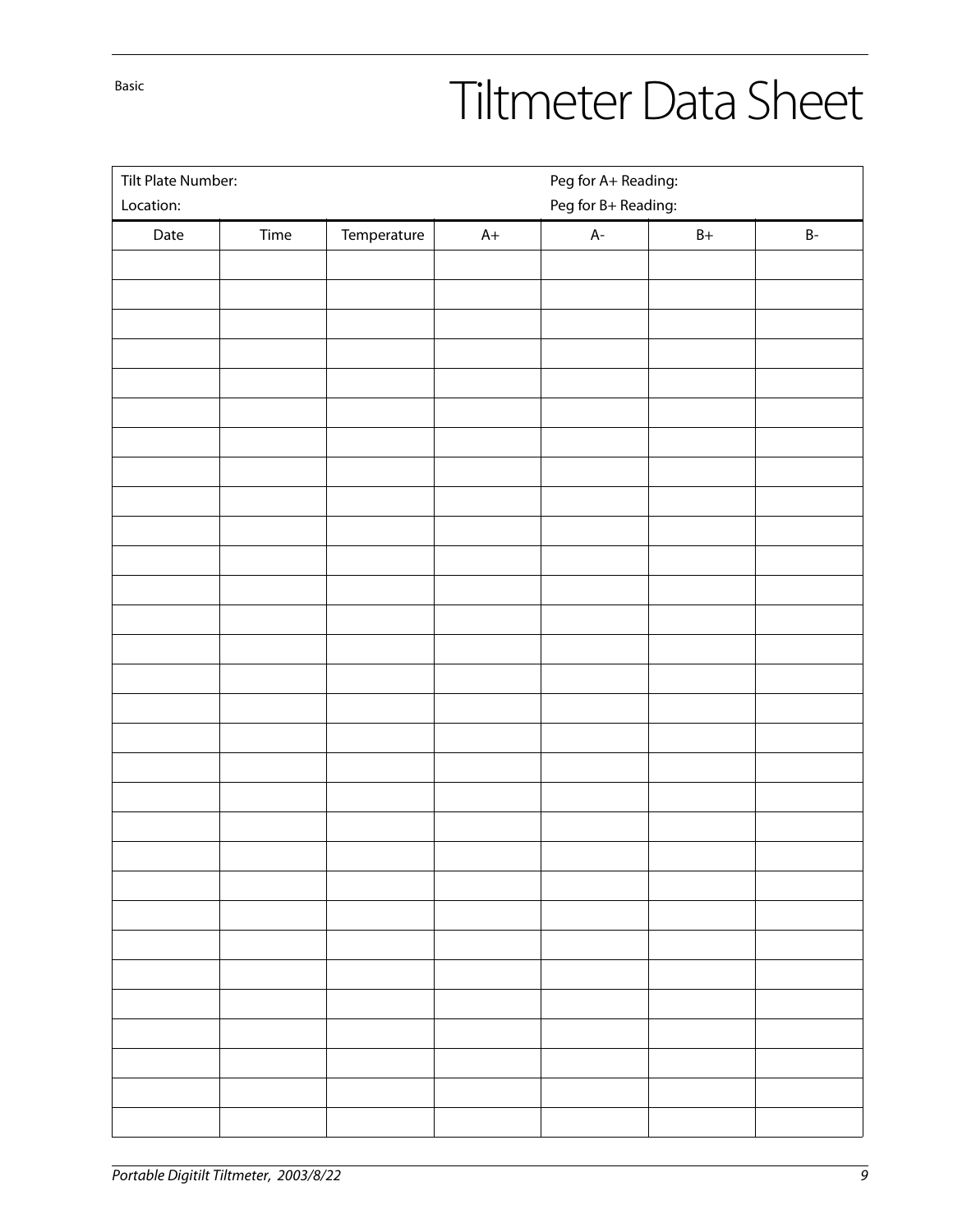Old Style

# Tiltmeter Data Sheet

| Tilt Plate Number:<br>Peg for A+ Reading: |                     |      |      |      |      |        |               |                     |      |        |
|-------------------------------------------|---------------------|------|------|------|------|--------|---------------|---------------------|------|--------|
| Location:                                 | Peg for B+ Reading: |      |      |      |      |        |               |                     |      |        |
| Date                                      | Time                | Temp | $A+$ | $A-$ | Diff | Change | $\mathsf{B}+$ | $\mathsf B\text{-}$ | Diff | Change |
|                                           |                     |      |      |      |      |        |               |                     |      |        |
|                                           |                     |      |      |      |      |        |               |                     |      |        |
|                                           |                     |      |      |      |      |        |               |                     |      |        |
|                                           |                     |      |      |      |      |        |               |                     |      |        |
|                                           |                     |      |      |      |      |        |               |                     |      |        |
|                                           |                     |      |      |      |      |        |               |                     |      |        |
|                                           |                     |      |      |      |      |        |               |                     |      |        |
|                                           |                     |      |      |      |      |        |               |                     |      |        |
|                                           |                     |      |      |      |      |        |               |                     |      |        |
|                                           |                     |      |      |      |      |        |               |                     |      |        |
|                                           |                     |      |      |      |      |        |               |                     |      |        |
|                                           |                     |      |      |      |      |        |               |                     |      |        |
|                                           |                     |      |      |      |      |        |               |                     |      |        |
|                                           |                     |      |      |      |      |        |               |                     |      |        |
|                                           |                     |      |      |      |      |        |               |                     |      |        |
|                                           |                     |      |      |      |      |        |               |                     |      |        |
|                                           |                     |      |      |      |      |        |               |                     |      |        |
|                                           |                     |      |      |      |      |        |               |                     |      |        |
|                                           |                     |      |      |      |      |        |               |                     |      |        |
|                                           |                     |      |      |      |      |        |               |                     |      |        |
|                                           |                     |      |      |      |      |        |               |                     |      |        |
|                                           |                     |      |      |      |      |        |               |                     |      |        |
|                                           |                     |      |      |      |      |        |               |                     |      |        |
|                                           |                     |      |      |      |      |        |               |                     |      |        |
|                                           |                     |      |      |      |      |        |               |                     |      |        |
|                                           |                     |      |      |      |      |        |               |                     |      |        |
|                                           |                     |      |      |      |      |        |               |                     |      |        |
|                                           |                     |      |      |      |      |        |               |                     |      |        |
|                                           |                     |      |      |      |      |        |               |                     |      |        |
|                                           |                     |      |      |      |      |        |               |                     |      |        |
|                                           |                     |      |      |      |      |        |               |                     |      |        |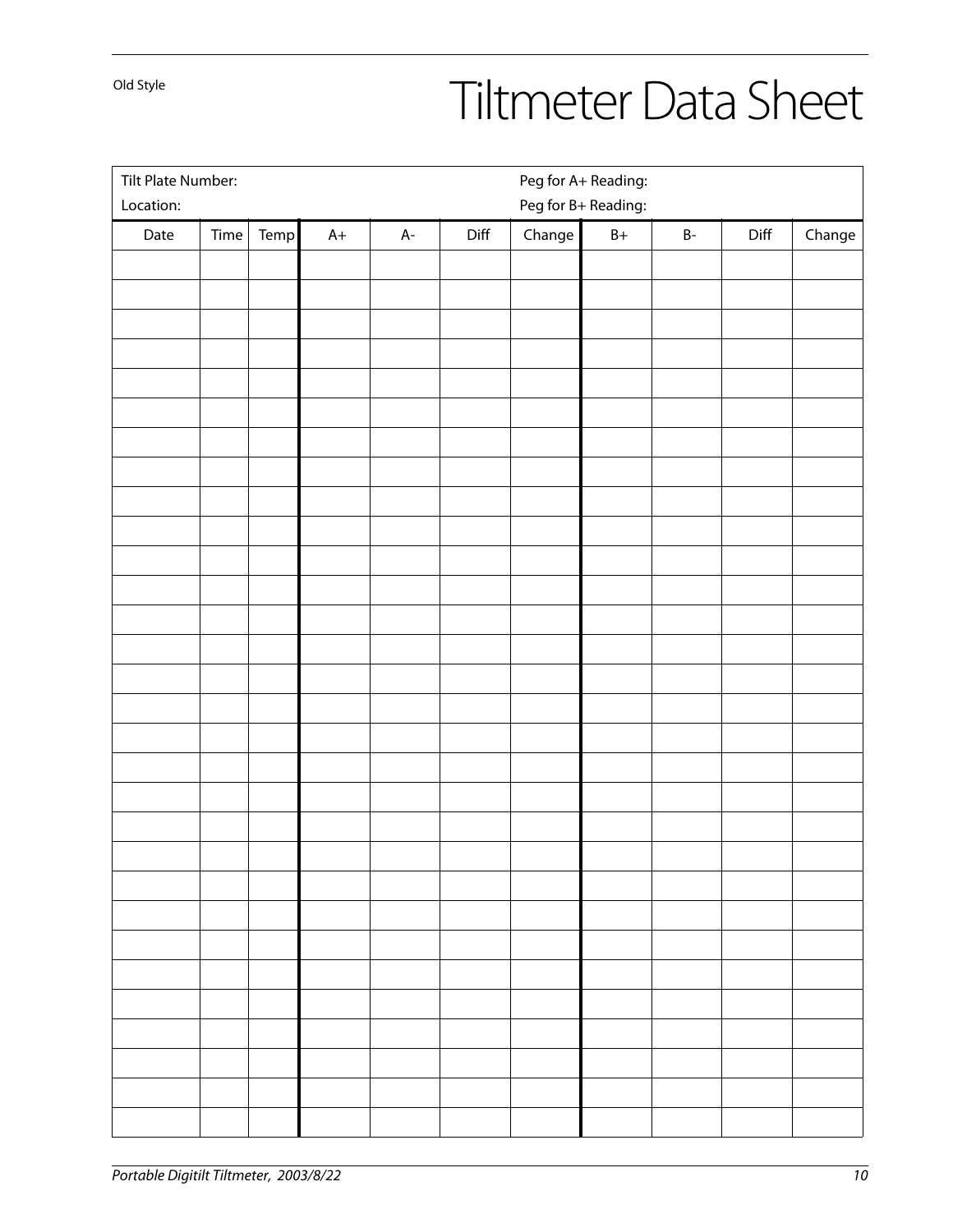### Data Reduction

| Overview                          | We are generally interested in finding the change in the tilt of the<br>structure. To find change in tilt, we subtract the initial tilt from the<br>current tilt and convert the result to degrees or units of displace-<br>ment.                                                                                                  |  |  |  |  |
|-----------------------------------|------------------------------------------------------------------------------------------------------------------------------------------------------------------------------------------------------------------------------------------------------------------------------------------------------------------------------------|--|--|--|--|
|                                   | To find the rate of change, plot change in tilt in degrees or displace-<br>ment against days.                                                                                                                                                                                                                                      |  |  |  |  |
| Displayed Readings                | Slope Indicator readouts display "Digitilt units" rather than angles<br>or deviation. Digitilt units are defined below:                                                                                                                                                                                                            |  |  |  |  |
|                                   | Displayed Reading = $\sin \theta \times$ Instrument Constant                                                                                                                                                                                                                                                                       |  |  |  |  |
|                                   | Reading $_{English}$ = $sin \theta \times 20,000$                                                                                                                                                                                                                                                                                  |  |  |  |  |
|                                   | Reading $_{\text{Metric}}$ = $\sin \theta \times 25,000$                                                                                                                                                                                                                                                                           |  |  |  |  |
|                                   |                                                                                                                                                                                                                                                                                                                                    |  |  |  |  |
| Combining the<br>+ and - Readings | We obtain two readings for each tilt plane, a "+" reading and<br>a "-" reading. In the data reduction process, combine the two read-<br>ings to eliminate sensor bias. We call the resulting value "DIFF" (for<br>algebraic difference). A positive DIFF value indicates tilt toward the<br>+ end of the tiltmeter.                |  |  |  |  |
|                                   | $DIFF = (+ Reading) - (-Reading)$                                                                                                                                                                                                                                                                                                  |  |  |  |  |
| <b>Calculating Tilt</b>           | To convert the DIFF value to degrees of tilt, we divide it by 2 x the<br>instrument constant and apply the arc sine function. Metric tiltme-<br>ter have an instrument constant of 25000. English tiltmeters have an<br>instrument constant of 20000. A positive tilt angle indicates tilt<br>toward the $+$ end of the tiltmeter. |  |  |  |  |
|                                   | Angle of Tilt = $\sin\left(\frac{DIFF}{2 \times Instrument Constant}\right)$ We divide by 2 because<br>the DIFF value comprises<br>2 readings.                                                                                                                                                                                     |  |  |  |  |
| Calculating Change in<br>Tilt     | To find the change in tilt (in degrees), subtract the initial DIFF from<br>the current DIFF, divide by 2 x the instrument constant, and apply<br>the arc sin function. A positive change in tilt indicates tilt toward<br>the + end of the tiltmeter:                                                                              |  |  |  |  |
|                                   |                                                                                                                                                                                                                                                                                                                                    |  |  |  |  |

Change in Tilt = 
$$
asin\left(\frac{Change in DIFF}{2 \times Instrument Constant}\right)
$$